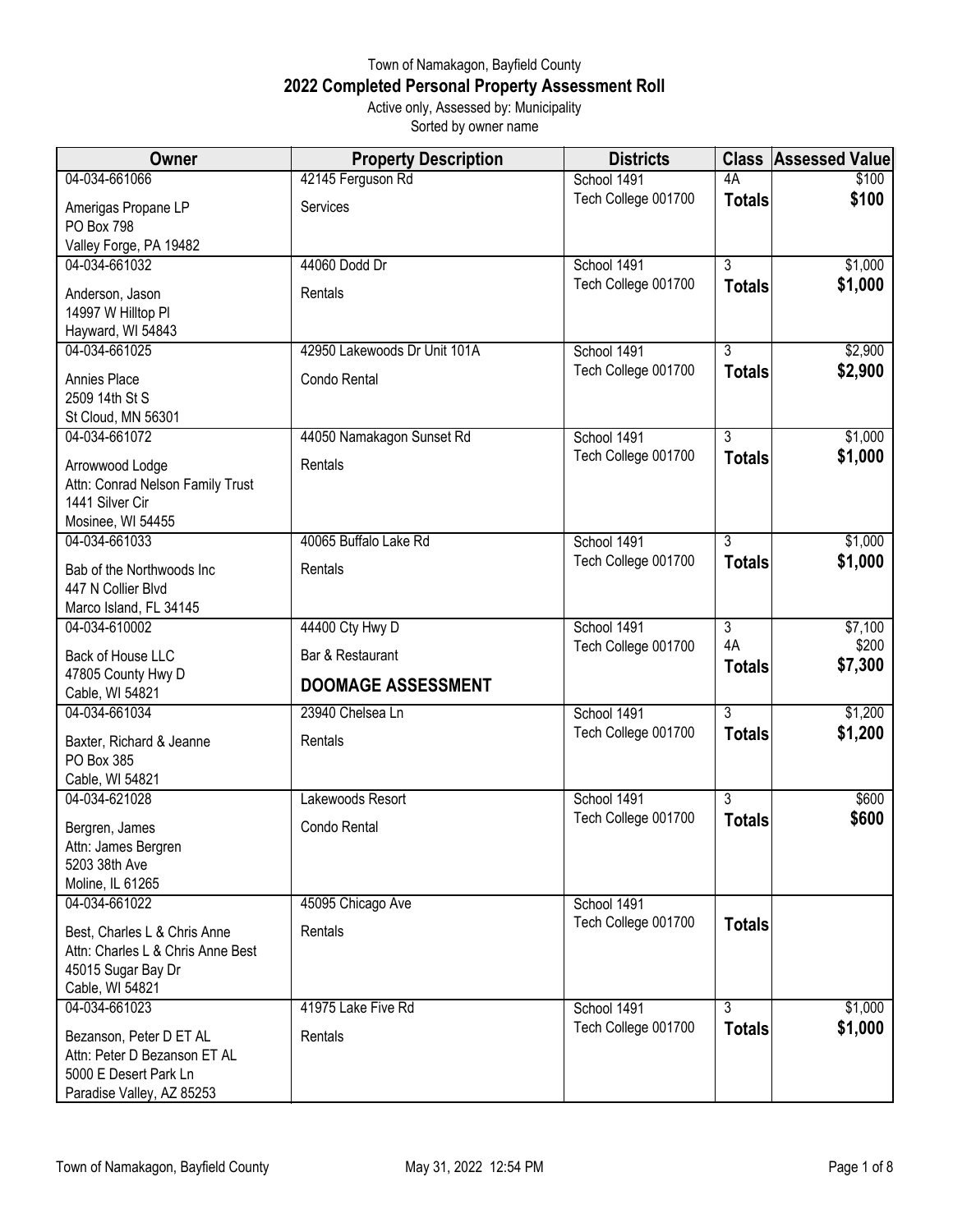| Owner                                                                                                              | <b>Property Description</b> | <b>Districts</b>    |                | <b>Class Assessed Value</b> |
|--------------------------------------------------------------------------------------------------------------------|-----------------------------|---------------------|----------------|-----------------------------|
| 04-034-661024                                                                                                      | 28225 Cty Hwy M             | School 1491         | 3              | \$1,000                     |
| Bezanson, Peter D ET AL<br>Attn: Peter D Bezanson ET AL<br>5000 E Desert Park Ln<br>Paradise Valley, AZ 85253      | Rentals                     | Tech College 001700 | <b>Totals</b>  | \$1,000                     |
| 04-034-661036                                                                                                      | 25200 S Garden Lake Rd      | School 1491         |                |                             |
| Bigott, Henry<br>25200 S Garden Lake Rd<br>Cable, WI 54821                                                         | Rentals                     | Tech College 001700 | <b>Totals</b>  |                             |
| 04-034-661037                                                                                                      | 23040 Garmicsh Rd Unit 3    | School 1491         |                |                             |
| <b>Blarney LLC</b><br>Attn: ESJ Towers Unit 776<br>6165 Isla Verde Ave<br>Carolina, PR 00979                       | Rentals                     | Tech College 001700 | <b>Totals</b>  |                             |
| 04-034-656000                                                                                                      | 108 Lakewood Villages       | School 1491         | $\overline{3}$ | \$800                       |
| Bush, Dennis & Diana<br>3001 31st St<br>Apt B                                                                      | Rentals                     | Tech College 001700 | <b>Totals</b>  | \$800                       |
| Rock Island, IL 61201<br>04-034-658000                                                                             | 24620 Garden Lake Rd        | School 1491         | $\overline{3}$ | \$200                       |
| Cable Septic Service, LLC<br>d.b.a. Amundson Septic Service<br>Attn: Lance Bohler<br>PO Box 157<br>Cable, WI 54821 | Septic Service              | Tech College 001700 | <b>Totals</b>  | \$200                       |
| 04-034-621019                                                                                                      | 117C Lakewoods Vlgs         | School 1491         |                |                             |
| Carey, Roderick<br>427 Station Ave<br>Haddonfield, NJ 08033                                                        | Condo Rental                | Tech College 001700 | <b>Totals</b>  |                             |
| $2021 - 3$                                                                                                         | 23255 Missionary Point Dr   | School 1491         |                |                             |
| Cronin Holdings LLC<br>d.b.a. Best House<br>Attn: Kevin Cronin<br>7260 N Pueblo Ln<br>Palos Heights, IL 60463      | Rentals                     | Tech College 001700 | <b>Totals</b>  |                             |
| 04-034-661026                                                                                                      | (scattered)                 | School 1491         | $\overline{3}$ | \$1,000                     |
| <b>DIRECTV LLC</b><br>Attn: Kroll LLC<br>PO Box 2789<br>Addison, TX 75001                                          | Services                    | Tech College 001700 | <b>Totals</b>  | \$1,000                     |
| 04-034-000949                                                                                                      | (scattered)                 | School 1491         | 4A             | \$1,800                     |
| Dish Network LLC<br>PO Box 6623<br>Englewood, CO 80155                                                             | Satellite TV                | Tech College 001700 | <b>Totals</b>  | \$1,800                     |
| 04-034-621021                                                                                                      | 218C Lakewoods Resort       | School 1491         | $\overline{3}$ | \$1,400                     |
| Dunham, Richard J. & Linda K.<br>Attn: Richard J & Linda K Dunham<br>3461 E Ave<br>Tama, IA 52339                  | Condo Rental                | Tech College 001700 | <b>Totals</b>  | \$1,400                     |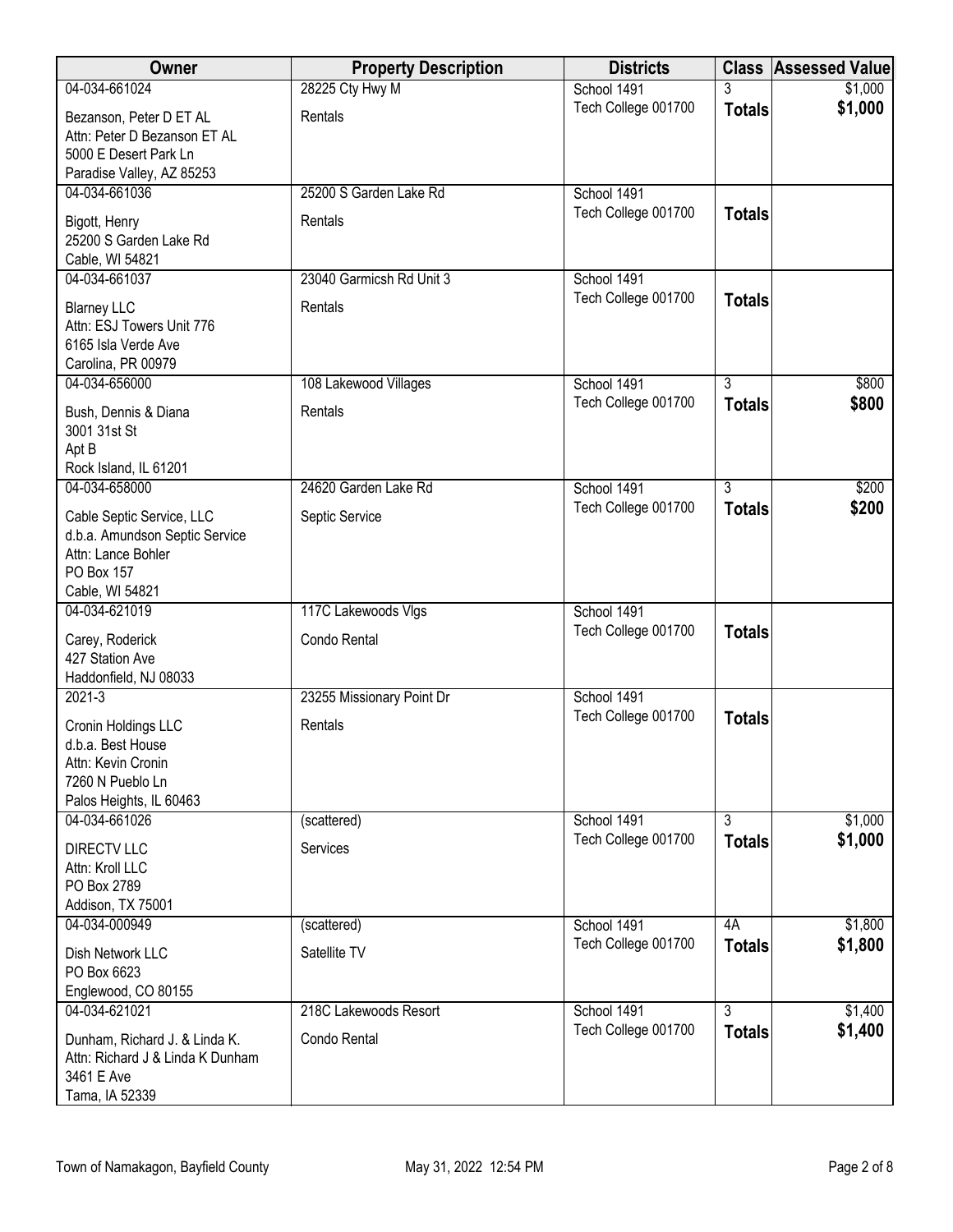| Owner                                                   | <b>Property Description</b> | <b>Districts</b>                   |                | <b>Class Assessed Value</b> |
|---------------------------------------------------------|-----------------------------|------------------------------------|----------------|-----------------------------|
| 04-034-661038                                           | 44985 Chicago Ave           | School 1491                        |                |                             |
| Ebert, Judith                                           | Rentals                     | Tech College 001700                | <b>Totals</b>  |                             |
| 988 Jennifer Ct                                         |                             |                                    |                |                             |
| Sugar Grove, IL 60554                                   |                             |                                    |                |                             |
| 04-034-661039                                           | 23040 Garmicsh Rd Unit 8    | School 1491                        |                |                             |
| Edelweiss LLC<br>Attn: ESJ Towers Unit 776              | Rentals                     | Tech College 001700                | <b>Totals</b>  |                             |
| 6165 Isla Verde Ave                                     |                             |                                    |                |                             |
| Carolina, PR 00979                                      |                             |                                    |                |                             |
| 04-034-621008                                           | 212 Lakewoods Dr Unit 212   | School 1491                        | 3              | \$8,500                     |
| Elledge, Gary                                           | Condo Rental                | Tech College 001700                | <b>Totals</b>  | \$8,500                     |
| Attn: Gary Elledge                                      |                             |                                    |                |                             |
| 10136 Chestnut Cir N                                    |                             |                                    |                |                             |
| Brooklyn Park, MN 55443                                 |                             |                                    |                |                             |
| 04-034-645000                                           | 20105 Cty Hwy M             | School 1491                        | $\overline{3}$ | \$9,800                     |
| Evergreen Tavern                                        | Tavern                      | Tech College 001700                | 4A             | \$600<br>\$10,400           |
| PO Box 428                                              |                             |                                    | <b>Totals</b>  |                             |
| Cable, WI 54821                                         |                             |                                    |                |                             |
| 04-034-661040                                           | 24915 Garden Lake Rd        | School 1491                        | $\overline{3}$ | \$1,000                     |
| Fogarty, James                                          | Rentals                     | Tech College 001700                | <b>Totals</b>  | \$1,000                     |
| 106 E Euclid Ave                                        |                             |                                    |                |                             |
| Barron, WI 54812                                        |                             |                                    |                |                             |
| 04-034-661042                                           | 43470 Old Castle Garden Rd  | School 1491                        | $\overline{3}$ | \$1,000                     |
| Galuska Family Partnership LLC                          | Rentals                     | Tech College 001700                | <b>Totals</b>  | \$1,000                     |
| 7493 Fern Brook Ln N                                    |                             |                                    |                |                             |
| Maple Grove, MN 55311                                   |                             |                                    | $\overline{3}$ |                             |
| 04-034-661074                                           | 24595 Garden Lake Rd        | School 1491<br>Tech College 001700 |                | \$1,000<br>\$1,000          |
| Garden Lake Cabin                                       | Rentals                     |                                    | <b>Totals</b>  |                             |
| Attn: Allen James Ness                                  |                             |                                    |                |                             |
| N12115 Slack Rd<br>Lodi, WI 53555                       |                             |                                    |                |                             |
| 04-034-661043                                           | 23040 Garmicsh Rd Unit 4    | School 1491                        |                |                             |
|                                                         |                             | Tech College 001700                | <b>Totals</b>  |                             |
| Garmisch Bike & Ski Partnership LLC<br>4362 Avondale St | Rentals                     |                                    |                |                             |
| Minnetonka, MN 55345                                    |                             |                                    |                |                             |
| 04-034-661054                                           | 23032 Garmicsh Rd           | School 1491                        | $\overline{3}$ | \$1,000                     |
| Garmisch Inn LLC                                        | Rentals                     | Tech College 001700                | <b>Totals</b>  | \$1,000                     |
| Attn: Dennis Howard                                     |                             |                                    |                |                             |
| 23040 Garmisch Rd                                       |                             |                                    |                |                             |
| Cable, WI 54821                                         |                             |                                    |                |                             |
| 04-034-661055                                           | 23034 Garmicsh Rd           | School 1491                        | 3              | \$1,000                     |
| Garmisch Inn LLC                                        | Rentals                     | Tech College 001700                | <b>Totals</b>  | \$1,000                     |
| Attn: Dennis Howard                                     |                             |                                    |                |                             |
| 23040 Garmisch Rd                                       |                             |                                    |                |                             |
| Cable, WI 54821                                         |                             |                                    |                |                             |
| 04-034-661056                                           | 43380 Harmon Rd             | School 1491                        | $\overline{3}$ | \$1,000                     |
| Garmisch Inn LLC                                        | Rentals                     | Tech College 001700                | <b>Totals</b>  | \$1,000                     |
| Attn: Dennis Howard                                     |                             |                                    |                |                             |
| 23040 Garmisch Rd                                       |                             |                                    |                |                             |
| Cable, WI 54821                                         |                             |                                    |                |                             |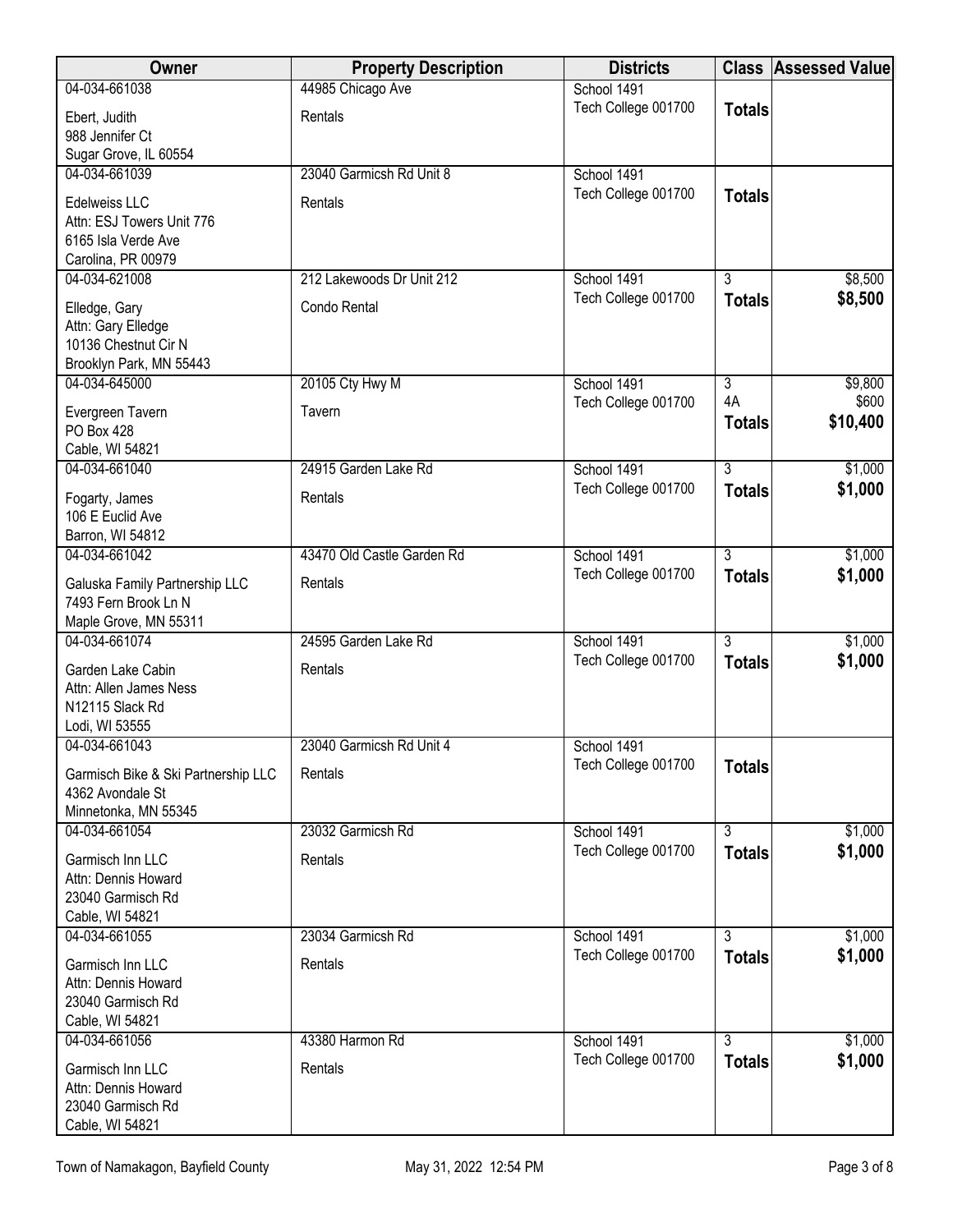| Owner                                                     | <b>Property Description</b>  | <b>Districts</b>                   | <b>Class</b>                    | <b>Assessed Value</b> |
|-----------------------------------------------------------|------------------------------|------------------------------------|---------------------------------|-----------------------|
| 04-034-614000                                             | 23040 Garmisch Rd            | School 1491                        | 3                               | \$46,800              |
| Garmisch Inn LLC                                          | Rentals                      | Tech College 001700                | 4A                              | \$1,000<br>\$47,800   |
| Attn: Dennis Howard                                       | <b>DOOMAGE ASSESSMENT</b>    |                                    | <b>Totals</b>                   |                       |
| 23040 Garmisch Rd<br>Cable, WI 54821                      |                              |                                    |                                 |                       |
| 04-034-648000                                             | 20100 Cty Hwy M              | School 1491                        | $\overline{3}$                  | \$20,100              |
| Garmisch Inn LLC                                          | Rentals                      | Tech College 001700                | 4A                              | \$1,400               |
| Attn: Dennis Howard                                       |                              |                                    | <b>Totals</b>                   | \$21,500              |
| 23040 Garmisch Rd                                         |                              |                                    |                                 |                       |
| Cable, WI 54821<br>$2021 - 2$                             | 42905 Wood Bay Dr            | School 1491                        |                                 |                       |
|                                                           |                              | Tech College 001700                | <b>Totals</b>                   |                       |
| GLS Stenson Family Ltd Partnership<br>Attn: Craig Stenson | Condo Rental                 |                                    |                                 |                       |
| 1600 University Ave                                       |                              |                                    |                                 |                       |
| Suite 212                                                 |                              |                                    |                                 |                       |
| St Paul, MN 55104<br>04-034-661015                        | 42910 Lakewoods Dr Unit 112B | School 1491                        | 3                               | \$1,000               |
|                                                           |                              | Tech College 001700                | <b>Totals</b>                   | \$1,000               |
| GLS Stenson Family Ltd Partnership<br>Attn: Craig Stenson | Condo Rental                 |                                    |                                 |                       |
| 1600 University Ave                                       |                              |                                    |                                 |                       |
| Suite 212                                                 |                              |                                    |                                 |                       |
| St Paul, MN 55104<br>04-034-621016                        | 42850 Lakewoods Dr Unit 114C | School 1491                        | $\overline{3}$                  | \$2,300               |
|                                                           |                              | Tech College 001700                | <b>Totals</b>                   | \$2,300               |
| GLS Stenson Family Ltd Partnership<br>Attn: Craig Stenson | Condo Rental                 |                                    |                                 |                       |
| 1600 University Ave                                       |                              |                                    |                                 |                       |
| Suite 212                                                 |                              |                                    |                                 |                       |
| St Paul, MN 55104<br>04-034-621014                        | 21540 Cty Hwy M Unit 304     | School 1491                        | $\overline{3}$                  | \$200                 |
|                                                           | Condo Rental                 | Tech College 001700                | <b>Totals</b>                   | \$200                 |
| Green, Gary<br>Attn: Acres Green                          |                              |                                    |                                 |                       |
| 1446 Pioneer Cir                                          |                              |                                    |                                 |                       |
| Houlton, WI 54082                                         |                              |                                    |                                 |                       |
| 04-034-661044                                             | 30425 Cty Hwy M              | School 1491<br>Tech College 001700 | 4B                              | \$49,300<br>\$49,300  |
| Gregor, Jennifer                                          | <b>BOLL</b>                  |                                    | <b>Totals</b>                   |                       |
| 4130 Iroquois Dr<br>Madison, WI 53711                     |                              |                                    |                                 |                       |
| 04-034-621025                                             | 305C Lakewoods Resort        | School 1491                        | $\overline{3}$                  | \$6,200               |
| Hadfield, William B                                       | Condo Rental                 | Tech College 001700                | <b>Totals</b>                   | \$6,200               |
| Attn: William B Hadfield                                  |                              |                                    |                                 |                       |
| 910 Ambrio Dr                                             |                              |                                    |                                 |                       |
| Mundelein, IL 60060<br>2022-2                             | 23180 Missionary Point Dr    | School 1491                        | 1                               | \$1,900               |
|                                                           | Rentals                      | Tech College 001700                | 4A                              | \$100                 |
| High Top Roofing<br>Attn: Michael & Ellen Stampfli        |                              |                                    | <b>Totals</b>                   | \$2,000               |
| W5280 Windhill Ridge Rd                                   |                              |                                    |                                 |                       |
| New Glarus, WI 53574                                      |                              |                                    |                                 |                       |
| 04-034-661045                                             | 23040 Garmicsh Rd Unit 13    | School 1491<br>Tech College 001700 | $\overline{3}$<br><b>Totals</b> | \$1,000<br>\$1,000    |
| Hogan, Thomas & Jane                                      | Rentals                      |                                    |                                 |                       |
| 221 Mountain Way<br>Chan Hassen, MN 55317                 |                              |                                    |                                 |                       |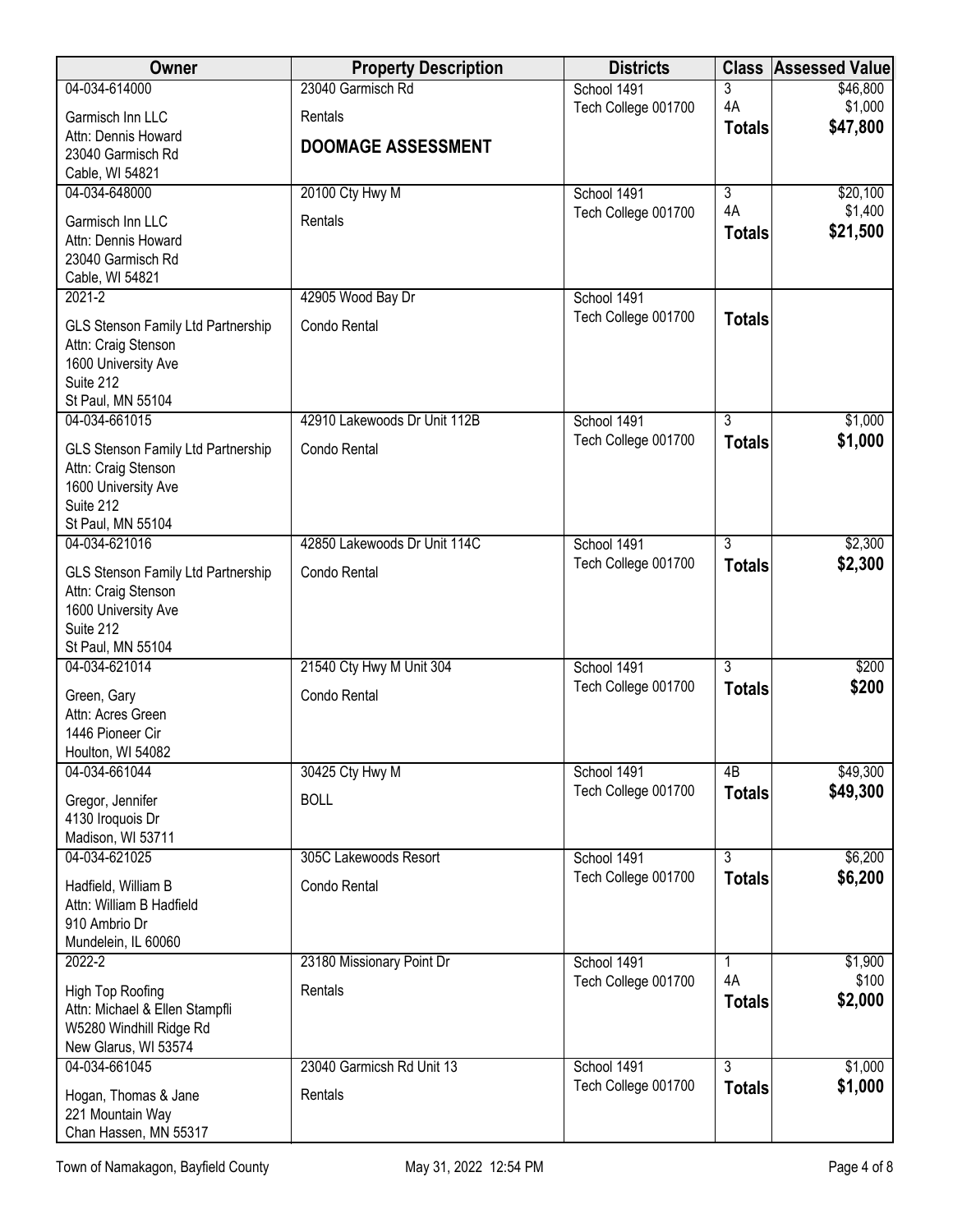| Owner                                                                                                            | <b>Property Description</b> | <b>Districts</b>    |                         | <b>Class Assessed Value</b> |
|------------------------------------------------------------------------------------------------------------------|-----------------------------|---------------------|-------------------------|-----------------------------|
| 04-034-661046                                                                                                    | 44625 Birch Point Rd        | School 1491         |                         | \$800                       |
| Kish, Kevin & Jennifer<br>PO Box 162                                                                             | Rentals                     | Tech College 001700 | <b>Totals</b>           | \$800                       |
| Zumbrota, MN 55992                                                                                               |                             |                     |                         |                             |
| 04-034-621024                                                                                                    | 221C Lakewoods Resort       | School 1491         |                         |                             |
| Koci, Susan<br>17922 Spring Meadows Dr<br>Modena, IL 60448                                                       | Rentals                     | Tech College 001700 | <b>Totals</b>           |                             |
| 04-034-661017                                                                                                    | 23235 Missionary Point Dr   | School 1491         | $\overline{3}$          | \$1,000                     |
| Kordowski, Jennifer<br>Attn: Jennifer Kordowski<br>1617 W Thorndale<br>Chicago, IL 60660                         | Rentals                     | Tech College 001700 | <b>Totals</b>           | \$1,000                     |
| 04-034-621046                                                                                                    | 21540 Cty Hwy M             | School 1491         | 1                       | \$45,600                    |
| Lakewoods Inc.                                                                                                   | Resort                      | Tech College 001700 | 3                       | \$64,300                    |
| Attn: Philip Rasmussen<br>21540 Cty Hwy M<br>Cable, WI 54821                                                     | <b>DOOMAGE ASSESSMENT</b>   |                     | <b>Totals</b>           | \$109,900                   |
| 04-034-602002                                                                                                    | 45135 Cty Hwy D             | School 1491         |                         |                             |
| Loon Patrol LLC<br>d.b.a. Loon Saloon<br>Attn: Travis & Heidi Jung<br>46055 E Jackson Lake Rd<br>Cable, WI 54821 | Bar & Restaurant            | Tech College 001700 | <b>Totals</b>           |                             |
| 04-034-661048                                                                                                    | 23380 Missionary Point Dr   | School 1491         |                         |                             |
| Mogasheen Properties LLC<br>Attn: Henry & Pasty Reickhoff<br>23380 Missionary Point Dr<br>Cable, WI 54821        | Rentals                     | Tech College 001700 | <b>Totals</b>           |                             |
| 04-034-661050                                                                                                    | 43240 Cty Hwy D             | School 1491         | $\overline{3}$          | \$1,000                     |
| Morin, Richard<br>11230 Quiet Lake Dr<br>Conroe, TX 77304                                                        | Rentals                     | Tech College 001700 | <b>Totals</b>           | \$1,000                     |
| 04-034-661051                                                                                                    | 45890 Cty Hwy D             | School 1491         | $\overline{3}$          | \$700                       |
| Namakabin LLC<br>E7377 Calloway Ct<br>Reedsburg, WI 53959                                                        | Rentals                     | Tech College 001700 | <b>Totals</b>           | \$700                       |
| 04-034-661030                                                                                                    | 45830 Cty Hwy D             | School 1491         | $\overline{3}$          | \$500                       |
| Niewold, Todd and Caron<br>328 N Warwick                                                                         | Rentals                     | Tech College 001700 | <b>Totals</b>           | \$500                       |
| Westmont, IL 60559<br>04-034-661052                                                                              | 21625 Juneks Point Rd       | School 1491         |                         | \$3,000                     |
| Overson, Mark & Susan<br>213 Galahad PIN<br>Hudson, WI 54016                                                     | Rentals                     | Tech College 001700 | 1<br>3<br><b>Totals</b> | \$1,000<br>\$4,000          |
| 04-034-661053                                                                                                    | 23040 Garmicsh Rd Unit 2    | School 1491         | $\overline{3}$          | \$4,400                     |
| Paulson-Aaker, Kristine<br>3675 Huntington Ave S<br>St Louis Park, MN 55416                                      | Rentals                     | Tech College 001700 | <b>Totals</b>           | \$4,400                     |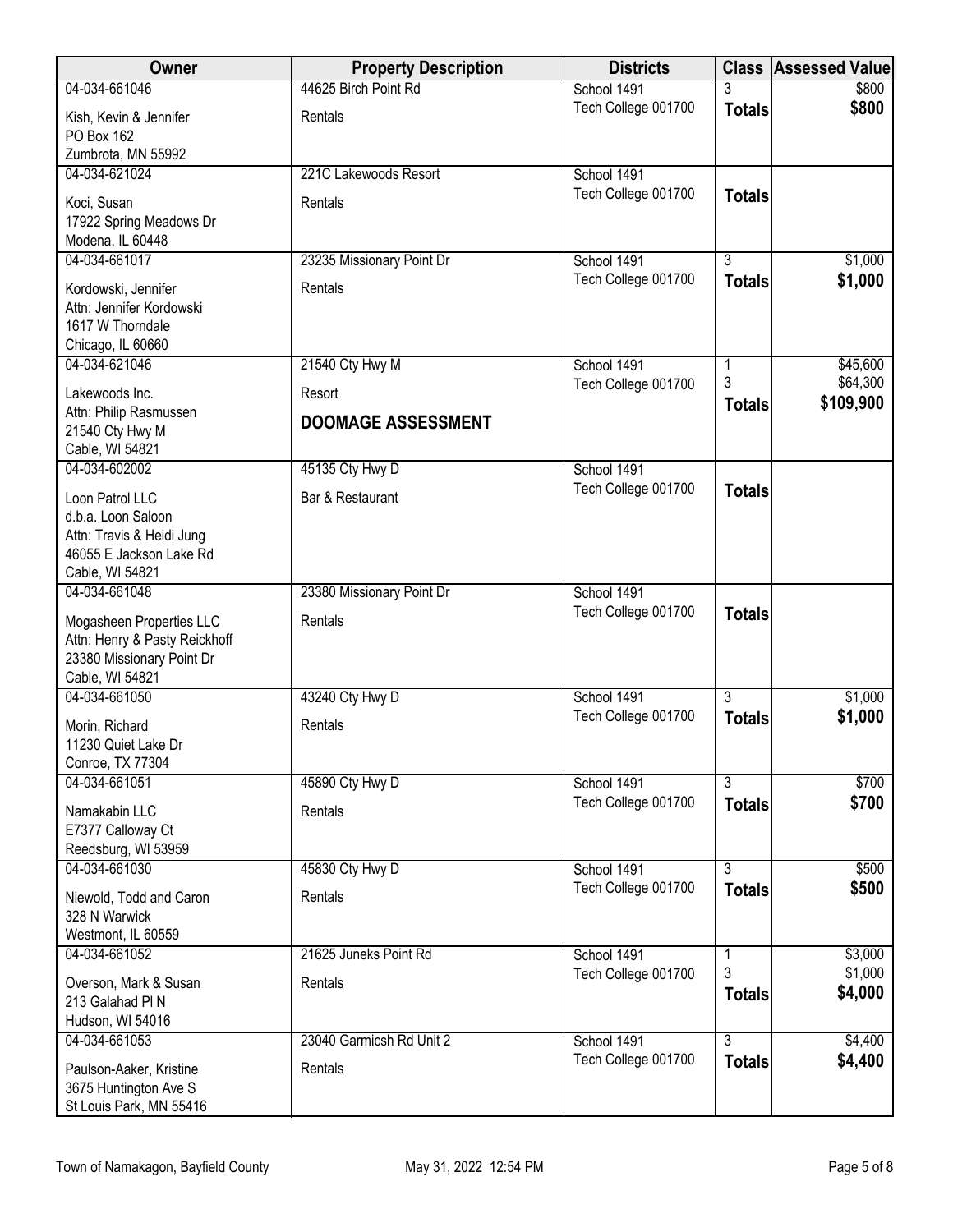| Owner                                                                                                   | <b>Property Description</b>      | <b>Districts</b>    |                           | <b>Class Assessed Value</b> |
|---------------------------------------------------------------------------------------------------------|----------------------------------|---------------------|---------------------------|-----------------------------|
| 04-034-661067                                                                                           | 23040 Garmicsh Rd                | School 1491         | 3                         | \$400                       |
| Pitney Bowes Global Financial Svcs LLC Leasing<br>5310 Cypress Center Dr<br>Tampa, FL 33609             |                                  | Tech College 001700 | <b>Totals</b>             | \$400                       |
| 04-034-661019                                                                                           | 21497 Juneks Point Rd            | School 1491         |                           |                             |
| Rivers Edge Cabin<br>Attn: James & Carmen Erhardt<br>312 Mill St<br>Trayner, IA 50675                   | Rentals                          | Tech College 001700 | <b>Totals</b>             |                             |
| $2022 - 3$                                                                                              | 44645 Bay Dr                     | School 1491         |                           |                             |
| Robinz Nest LLC<br>2537 Orchard Ln<br>White Bear Lake, MN 55110                                         | Rentals                          | Tech College 001700 | <b>Totals</b>             |                             |
| 04-034-621052                                                                                           | 207 Lakewood Condos              | School 1491         | $\overline{3}$            | \$1,300                     |
| Scobie, Peter and Randi<br>Attn: Peter & Randie Scobie<br>PO Box 1004<br>Eau Claire, WI 54703           | Condo Rental                     | Tech College 001700 | <b>Totals</b>             | \$1,300                     |
| 04-034-621037                                                                                           | 203A Lakewoods Condos            | School 1491         |                           |                             |
| Spies, Lucille<br>Attn: Lucille Spies<br>8525 Russell Ave S<br>Bloomington, MN 55431                    | Condo Rental                     | Tech College 001700 | <b>Totals</b>             |                             |
| 04-034-661006                                                                                           | 301A Lakewoods Resort            | School 1491         | 4A                        | \$1,000                     |
| <b>Spurgat Properties LLC</b><br>3833 York Ave S<br>Minneapolis, MN 55410                               | Condo Rental                     | Tech College 001700 | <b>Totals</b>             | \$1,000                     |
| $2022 - 1$                                                                                              | 45360 Marsh Ln                   | School 1491         | $\overline{\overline{3}}$ | \$900                       |
| Stalter Properties, LLC<br>E4063 State Rd 72<br>Menomonie, WI 54751                                     | Rentals                          | Tech College 001700 | 4A<br><b>Totals</b>       | \$100<br>\$1,000            |
| 04-034-661076                                                                                           | 44905 Chicago Ave                | School 1491         | 3                         | \$1,200                     |
| Stalter Properties, LLC<br>E4063 State Rd 72<br>Menomonie, WI 54751                                     | Rentals                          | Tech College 001700 | 4A<br><b>Totals</b>       | \$100<br>\$1,300            |
| 04-034-609001                                                                                           | 44800 Birch Point Rd             | School 1491         | 1                         | \$123,500                   |
| Staudemeyers Four Seasons Resort<br>Attn: Amanda Staudemeyer<br>44800 Birch Point Rd<br>Cable, WI 54821 | Resort                           | Tech College 001700 | 3<br><b>Totals</b>        | \$41,200<br>\$164,700       |
| 04-034-661077                                                                                           | 45125 Cty Hwy D                  | School 1491         | $\overline{3}$            | \$3,800                     |
| Sugar BAy Sweets<br>Attn: Garry & Jodie Larson<br>23985 Blue Gill Bay Rd<br>Cable, WI 54821             | Rentals                          | Tech College 001700 | <b>Totals</b>             | \$3,800                     |
| 04-034-661057                                                                                           | 43155 Telemark Point Rd Unit 201 | School 1491         |                           |                             |
| Telemark Pointe Prop Owners Asso Inc<br>PO Box 609<br>Cable, WI 54821                                   | Rentals                          | Tech College 001700 | <b>Totals</b>             |                             |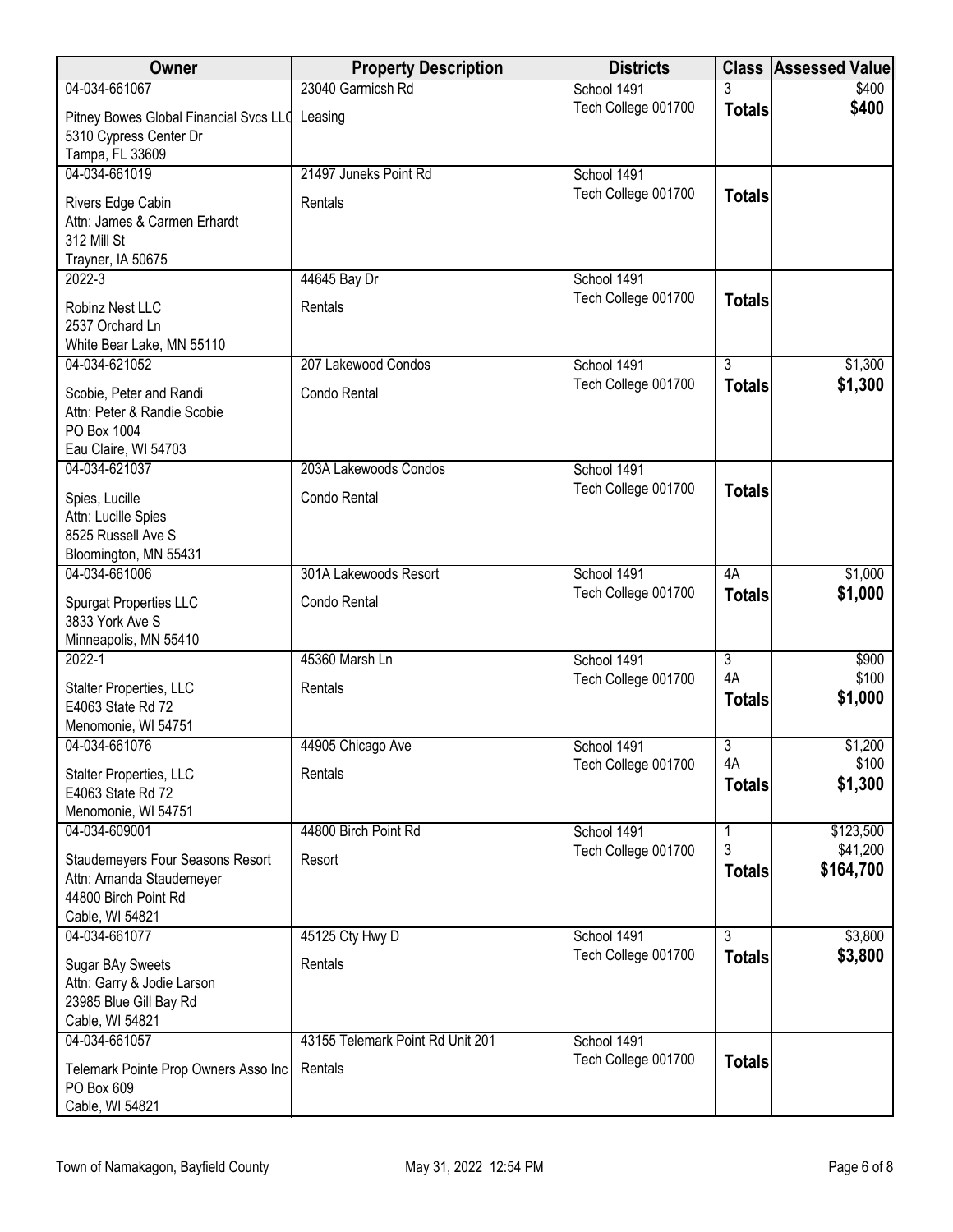| Owner                                                                                                            | <b>Property Description</b> | <b>Districts</b>    | <b>Class</b>        | <b>Assessed Value</b> |
|------------------------------------------------------------------------------------------------------------------|-----------------------------|---------------------|---------------------|-----------------------|
| 04-034-661021                                                                                                    | 44755 Bear Point Rd         | School 1491         | 3                   | \$1,000               |
| Thier, Darwin<br>Attn: Darwin Thier<br>132 Lynhurst Dr<br>Crossville, TN 38558-6461                              | Rentals                     | Tech College 001700 | <b>Totals</b>       | \$1,000               |
| 04-034-661059                                                                                                    | 23160 Garmicsh Rd           | School 1491         | $\overline{3}$      | \$2,200               |
| Thompson, Loren<br>430 Highland vw<br>Houlton, WI 54082                                                          | Rentals                     | Tech College 001700 | <b>Totals</b>       | \$2,200               |
| 04-034-661061                                                                                                    | 23275 Missionary Point Dr   | School 1491         | $\overline{3}$      | \$200                 |
| Toennies, William<br>156 E Wisconsin Ave<br>Oconomowoc, WI 53066                                                 | Rentals                     | Tech College 001700 | <b>Totals</b>       | \$200                 |
| 04-034-661062                                                                                                    | 23040 Garmicsh Rd Unit 10   | School 1491         | $\overline{3}$      | \$4,800               |
| Torke, James & Christine<br>364 Firehouse Pl<br>Indianapolis, IN 46204                                           | Rentals                     | Tech College 001700 | <b>Totals</b>       | \$4,800               |
| 04-034-661078                                                                                                    | 23040 Garmisch Rd           | School 1491         | 4A                  | \$1,400               |
| Vitality Foodservice, Inc<br>Attn: Property Tax<br>PO Box 330219<br>Nashville, TN 37203                          | Services                    | Tech College 001700 | <b>Totals</b>       | \$1,400               |
| 04-034-661064                                                                                                    | 43945 Cty Hwy D             | School 1491         |                     |                       |
| Weidenhoeft Family LLC<br>11040 N Crown St<br>Mequon, WI 53092                                                   | Rentals                     | Tech College 001700 | <b>Totals</b>       |                       |
| 04-034-610003                                                                                                    | 44145 Dodd Rd               | School 1491         | 1                   | \$4,600               |
| <b>Westwind Resort</b>                                                                                           | Resort                      | Tech College 001700 | 3                   | \$2,500               |
| Attn: Bob Walworth<br>44145 Dodd Dr<br>Cable, WI 54821                                                           | <b>DOOMAGE ASSESSMENT</b>   |                     | 4A<br><b>Totals</b> | \$9,600<br>\$16,700   |
| 04-034-661011                                                                                                    | 43670 Cty Hwy D             | School 1491         | 3                   | \$300                 |
| White, Robert & Antonia<br>Attn: Robert & Antonia White<br>43670 Co Hwy D<br>Cable, WI 54821                     | Cabin Rental                | Tech College 001700 | <b>Totals</b>       | \$300                 |
| 04-034-661008                                                                                                    | 42950 Lakewoods Dr Unit 208 | School 1491         | $\overline{3}$      | \$1,600               |
| Willenbring, Aloys & Lorraine<br>Attn: Aloys & Lorraine Willenbring<br>556 E Bellwood Ave<br>Maplewood, MN 55117 | Condo Rental                | Tech College 001700 | <b>Totals</b>       | \$1,600               |
| 04-034-661065                                                                                                    | 43376 Harmon Dr             | School 1491         |                     |                       |
| Wingfin LLC<br>1729 Logan Ave S<br>Minneapolis, MN 55403                                                         | Rentals                     | Tech College 001700 | <b>Totals</b>       |                       |
| 04-034-661004                                                                                                    | Mccloud Lake Rd             | School 1491         | 4B                  | \$23,700              |
| Wirth, Harry M<br>PO Box 439<br>Clam Lake, WI 54517                                                              | <b>BOLL</b>                 | Tech College 001700 | <b>Totals</b>       | \$23,700              |